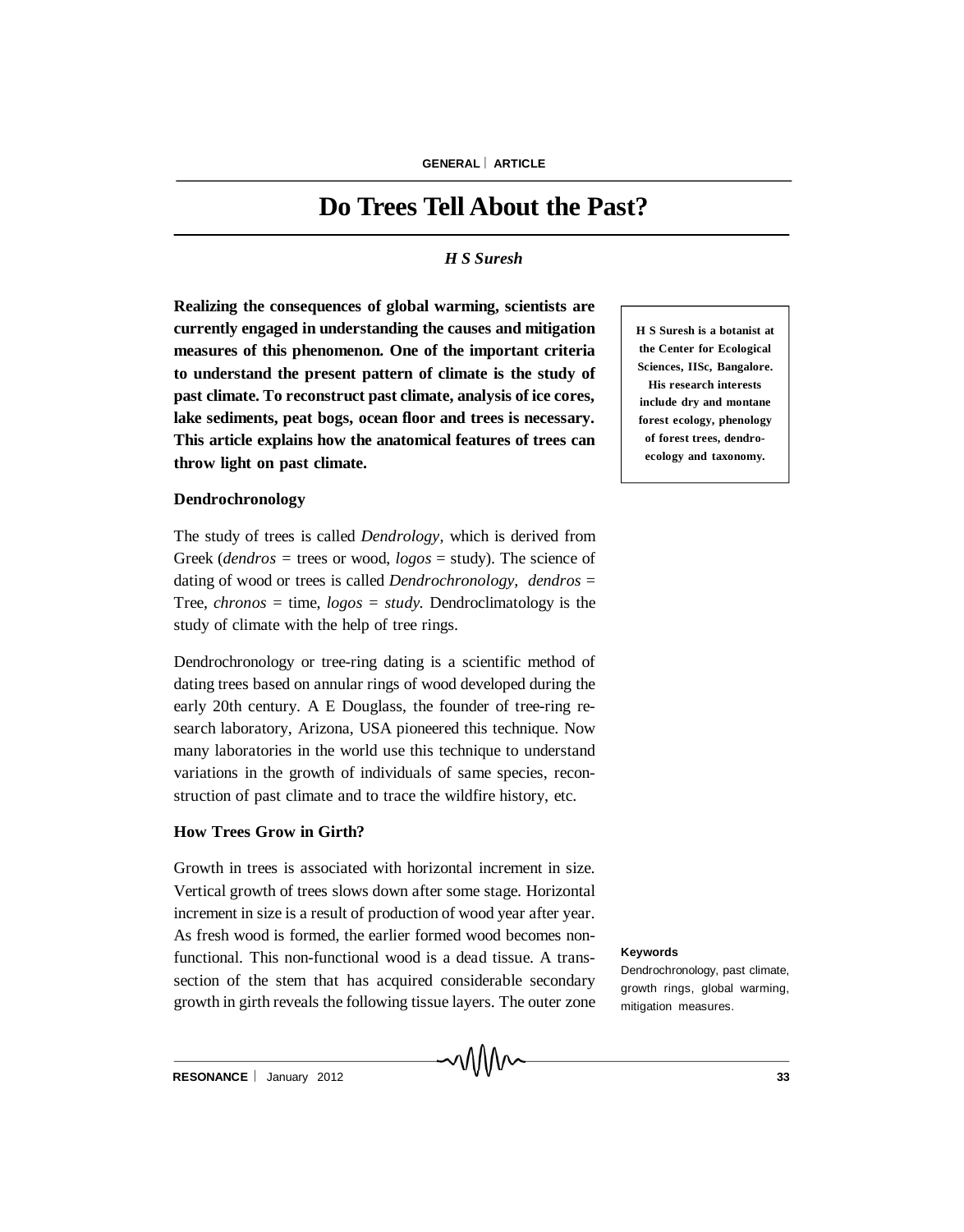Growth in girth of dicotyledonous trees is accomplished by the addition of tissues, particularly secondary xylem, a process facilitated by cambium.

<sup>1</sup> Sapwood is younger and outermost growing wood in a tree. It is a living wood and its function is to conduct water. Sapwood is the first wood that is formed which later gets transformed into heartwood.

<sup>2</sup> The wood which occurs as a result of natural chemical transformation and is more resistant to decay. Heartwood is a dead wood and generally dark in colour. Formation of heartwood happens spontaneously. It is also technically called as duramen.

**Figure 1.** Cross-section of a tree trunk.

is the multi-layered bark, which acts as a protective layer against extreme weather conditions. It also helps the trees in retaining the moisture during dry season and offers resistance to insects and diseases. Inner to the bark is the cortex. Inner to the cortex is the secondary phloem followed by a fascicular cambium (a meristem dedicated to produce the vascular tissues, the secondary phloem and secondary xylem) and the secondary wood progressively towards the inside. Phloem is complex tissue that conducts metabolites. Phloem tissue of some species has elongated thickwalled fiber cells which are called bast fibers or phloem fibers which are non-functional phloem cells. Cambium is an actively dividing tissue that provides precursors for both secondary phloem and secondary xylem continuously until death in the majority of dicotyledonous trees.

Leaf buds produce growth hormones called auxins during the spring. Auxins get transported through phloem to the cambium that results in the secondary growth. Recently formed xylem is a complex tissue made up of tracheids and xylem vessels with their walls heavily lignified, xylem fibers and xylem parenchyma. They conduct water and mineral nutrients from the soil. Xylem fibers are primarily responsible for rendering wood hard and heavy. Newly produced xylem is the sapwood that provides a pipeline for water and mineral salts. As new rings of sapwood<sup>1</sup> are laid, the older sapwood looses its vitality and turns into heartwood<sup>2</sup>. Heartwood is the core tissue that supports trees. Though

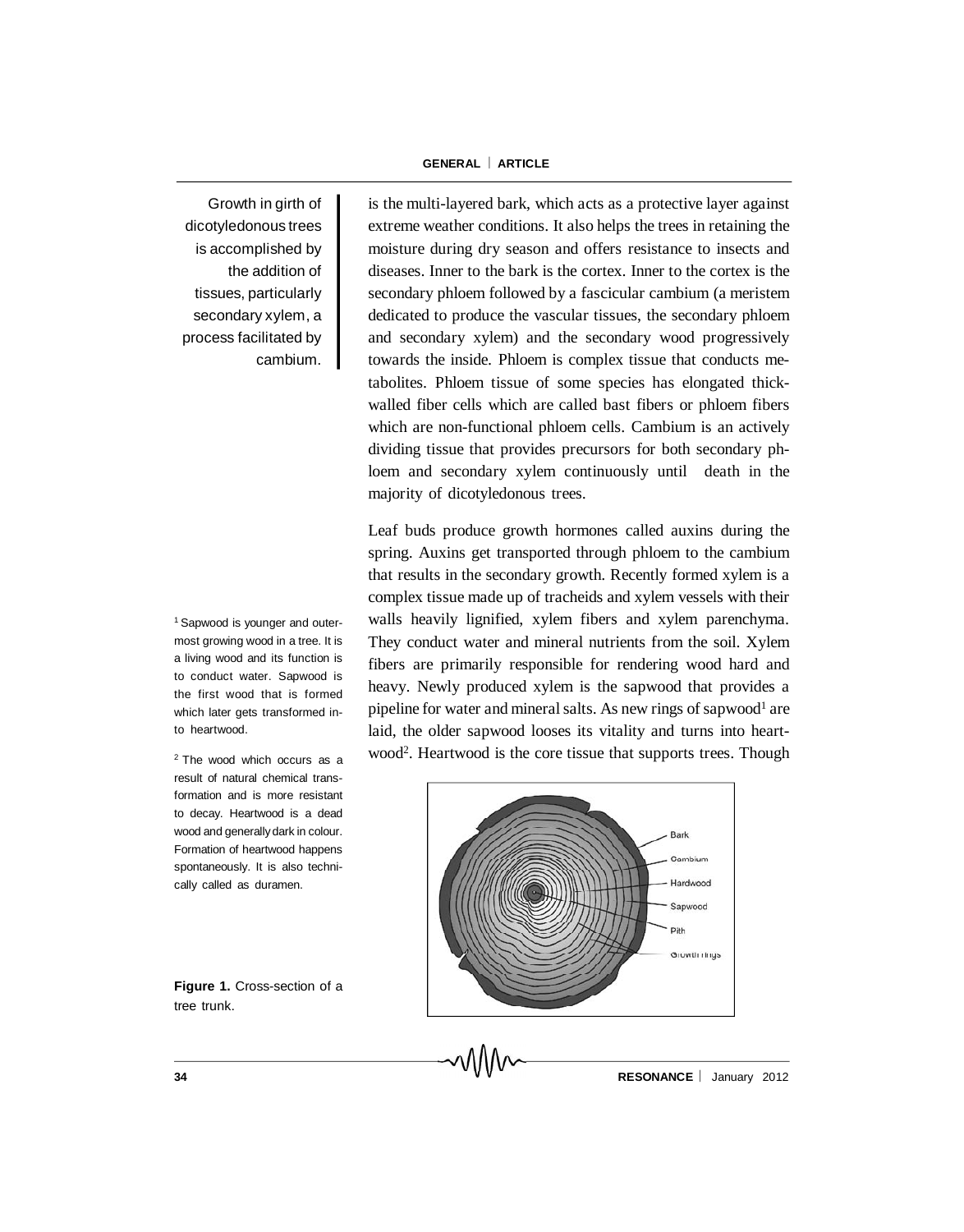it is made of dead cells, it never disintegrates as long as sapwood and bark are intact. For a detailed account of wood anatomy, refer to Katherine Easu's standard book on plant anatomy [1].

## **Properties of Wood**

The chemical composition of wood of all trees is very similar. They are basically made up of cellulose, lignin and deposits of metabolic wastes. Lignin predominates the other components of the walls of xylem elements. It gives rigidity to cells. Ash obtained by burning wood contains minerals such as calcium, potassium, magnesium, manganese and silica. Extractives<sup>3</sup> are made up of a wide range of organic compounds. The various extractives impart characteristics through which we can identify some woods. Extractives in the intact wood give resistance to fungal and insect attack of wood. They also give color and aroma to several woods. Some of the physical properties that characterize wood are color, texture, hardness, grain and pores.

In most woods, cross-sections of the logs show two more or less distinct regions based on the color. The outer lighter-colored zone of sapwood of varying size and colour, and the inner or central dark-colored heartwood constitute the wood of trees. The heartwood in many species has different colors and hues. The ratio of sapwood to heartwood varies across species. Some of the climate change models that use tree physiology for predicting the vegetation type as influenced by climate have used this ratio to characterize the initial vegetation type.

Based on hardness, woods are classified as softwood<sup>4</sup> and hardwood<sup>5</sup> species (*Box* 1). Hardness is the resistance offered by a species wood to indentation or penetration. Hardwood species contain thick-walled fiber cells along with water-conducting xylem vessels in their wood, eg., *Tectona grandis*, *Lagerstroemiamicrocarpa* and *Mesua ferrea,* etc. This feature is lacking in softwood species. Some of the softwood species include *Bombax cieba* and *Ailanthes malabarica.* Woods are also classified as heavy, medium and light woods depending on their density.

As more and more xylem is added in growing trees, the earlier formed xylem comes to lie towards the centre of the trunk and is often deposited with secondary metabolic products. This heartwood largely adds to the mechanical strength of the tree.

<sup>3</sup> Chemical compounds in wood with relatively small molecules and comprise about 1–5% of wood. Examples are resins and tannins.

<sup>4</sup> Generally wood from gymnosperms are referred to as softwood. They are softer (less dense), less durable and have high calorific value. Softwoods may not be softer than hardwoods per se.

<sup>5</sup> Wood from non-monocot angiosperms.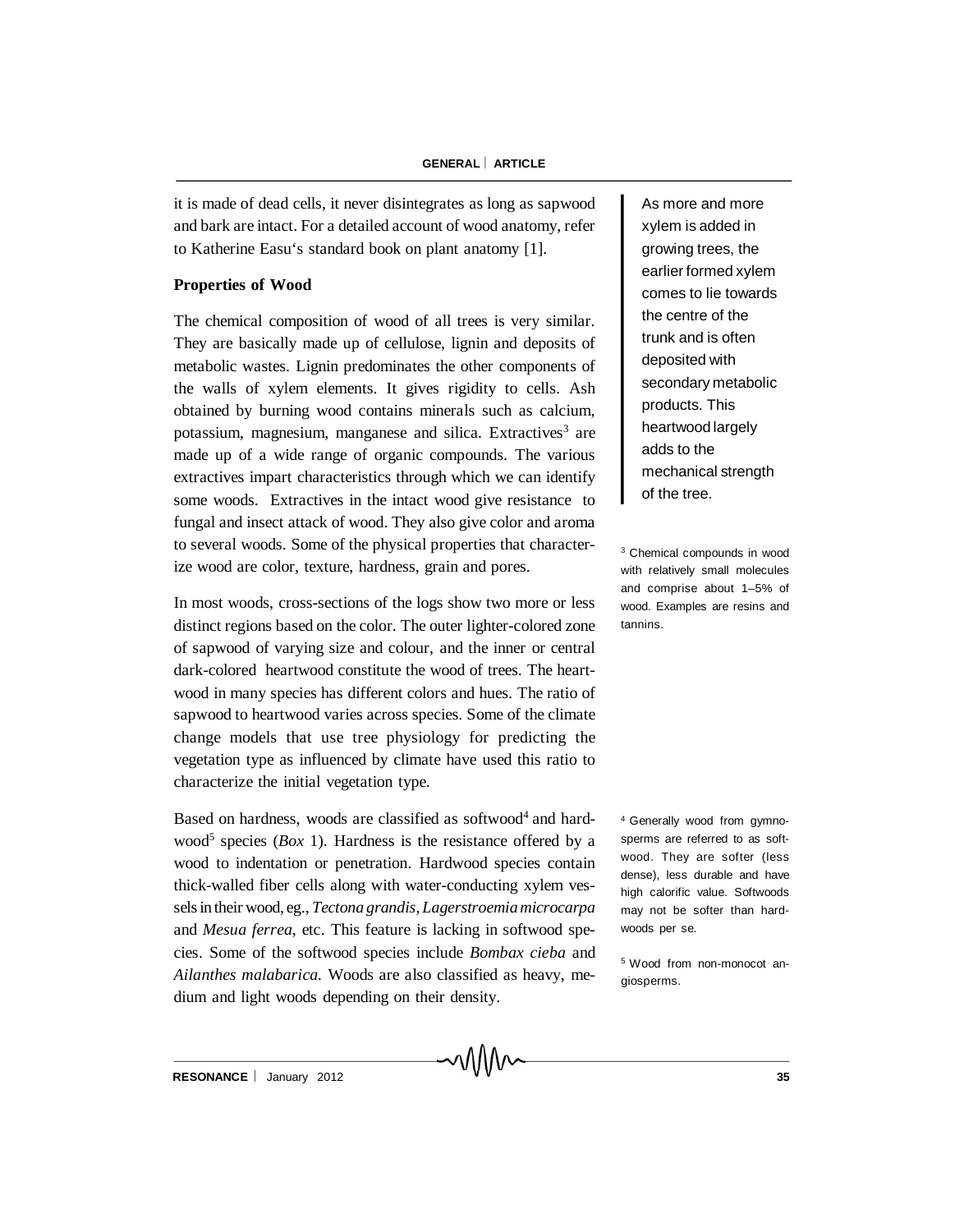#### **Box 1.**

Specific gravity (SG) of wood is a measure of its hardness. SG is expressed on a numerical scale based on 1.0 for pure water. SG of a substance can be easily calculated by dividing its density (grams per cubic centimeter) by the density of pure water (one gram per cubic centimeter). It is based on the principle of buoyancy discovered by Archimedes. The principles of buoyancy and specific gravity are used in many ways. Some of the heavy woods still float on water. Even the world's heaviest woods have specific gravities less than 1.5 due to the pores present in their cell walls, though the density of a pure cell is about 1.5 grams per cubic centimeter. Some of the heaviest woods in India are those of *Mesua ferrea, Xylia xylocarpa*, *Diospyros ebunum, Tectona grandis, Anogeissus latifolia* and *Terminalia crenulata*. Specific gravity is used to convert bio-volume of wood to biomass.

> The 'texture' of wood depends upon size, distribution and proportion of various types of cells that go into its composition. The 'grains' of wood usually refer only to the general direction or alignment of cells.

> Woods are classified on the basis of porosity of xylem (the relative diameter of the luminance<sup>6</sup> of the xylem vessels). They are classified into two major groups, namely porous<sup>7</sup> and nonporous woods<sup>8</sup>. Porous woods are produced by dicotyledonous trees such as *Tectona grandis* (teak), *Shorea robusta* (sal) or *Mangifera indica* (mango). They are called hardwoods while non-porous woods are produced by coniferous trees or trees with needle-like leaves (gymnosperms) such as *Cedrus deodara* (deodar) or *Pinus wallichii* (Chir pine). Porous woods are more complex than non-porous woods in their structure.

> In India alone we have over 1600 different wood types which show remarkable variation in their physical properties and in their anatomical features.

#### **How to Assess Age of a Tree?**

Trees growing in a seasonal climate produce distinct growth rings. Counting of wood rings gives the age of a tree.

For estimating the age, samples are normally collected from healthy trees having a straight trunk preferably without any



<sup>6</sup> Optical shining of unfinished wood. It depends on the kind of material deposited. <sup>7</sup> Wood having vessels that ap-

pear as pores. <sup>8</sup> Wood having no vessels and

hence no pores.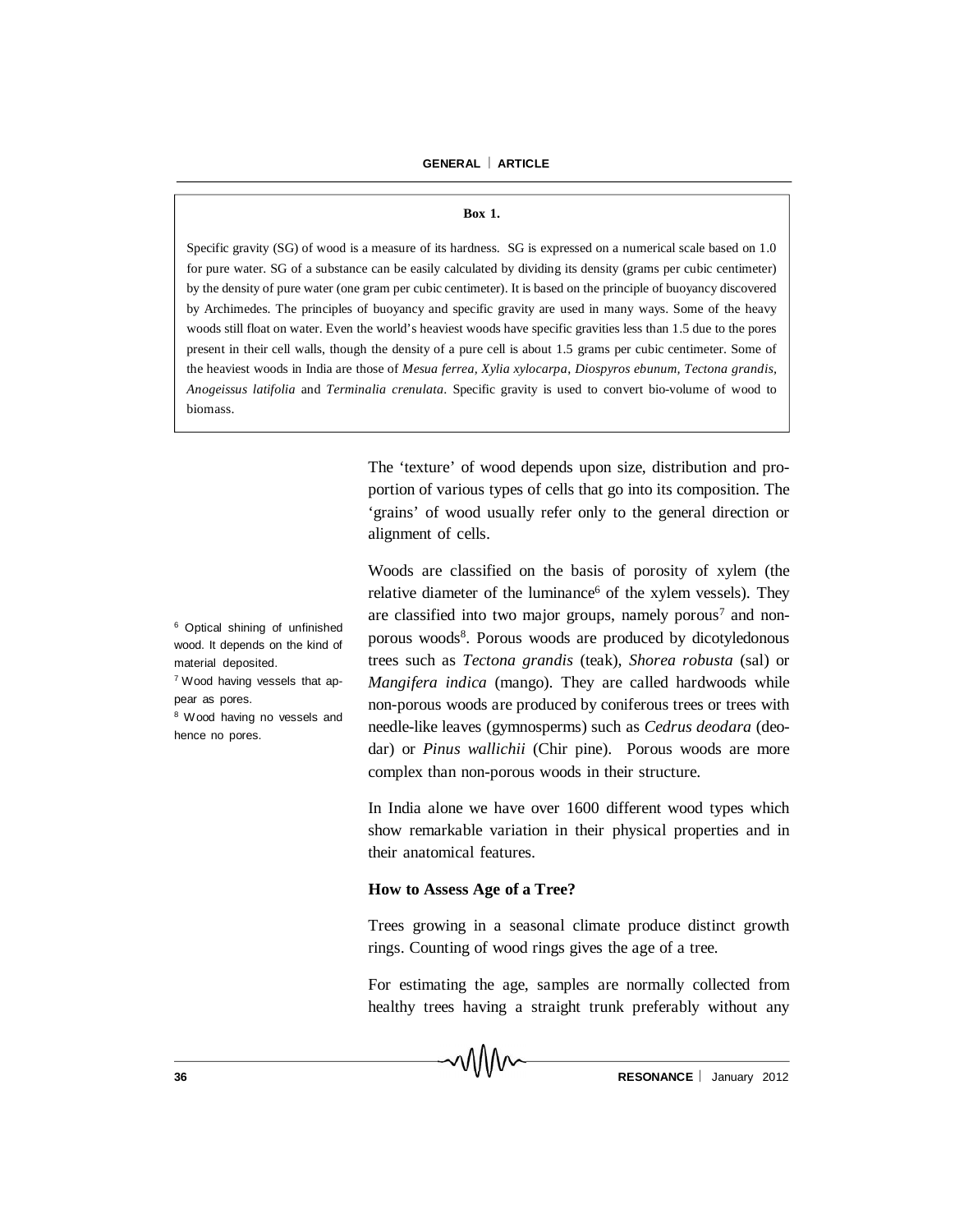external injury to the trunk. While collecting, we need to gather information on the size of the tree, local site characters, vicinity to the water source and local neighborhood as these factors affect the growth of the tree. This information will help us to understand if there is any anomaly in tree growth. A sample of the wood is taken with the help of increment borer, an instrument that can be driven into the trunk, and a long cylindrical column or core of wood is obtained. The diameter of the sample depends on the diameter of the increment borer. The sample is sealed in specially -designed plastic tubes to be analyzed later in the laboratory.

Samples are mounted with adhesives in wooden channels which are designed according to the core diameter. Then they are polished both mechanically and by hand. Polishing is carried out until the rings are clearly visible. These polished samples are mounted on a platform which is fitted with a microscope and computer.

The distance between each ring is measured and stored in the computer for further analysis.

While reading the rings, extreme care is taken in identifying correct rings as there could be anomaly in ring formation due to environmental factors. Following are the anomalies in ring formation:

(i) False rings: They are bands that appear to be latewood followed by earlywood and a true latewood band. All these bands appear within a true ring boundary. They are caused by stress during the growing season and can cause significant changes in size and shape of the rings. Nevertheless these false rings can be identified by careful observation.

(ii) Absent rings: Occasionally ring does not appear during a given year.

Tree ring just below the bark is considered as latest growth ring and subsequent rings are dated backwards. Rings are counted till the pith is encountered. This gives the age of the tree.

The age of a tree and nature of annular wood rings are assessed from core samples obtained by using a device known as increment borer.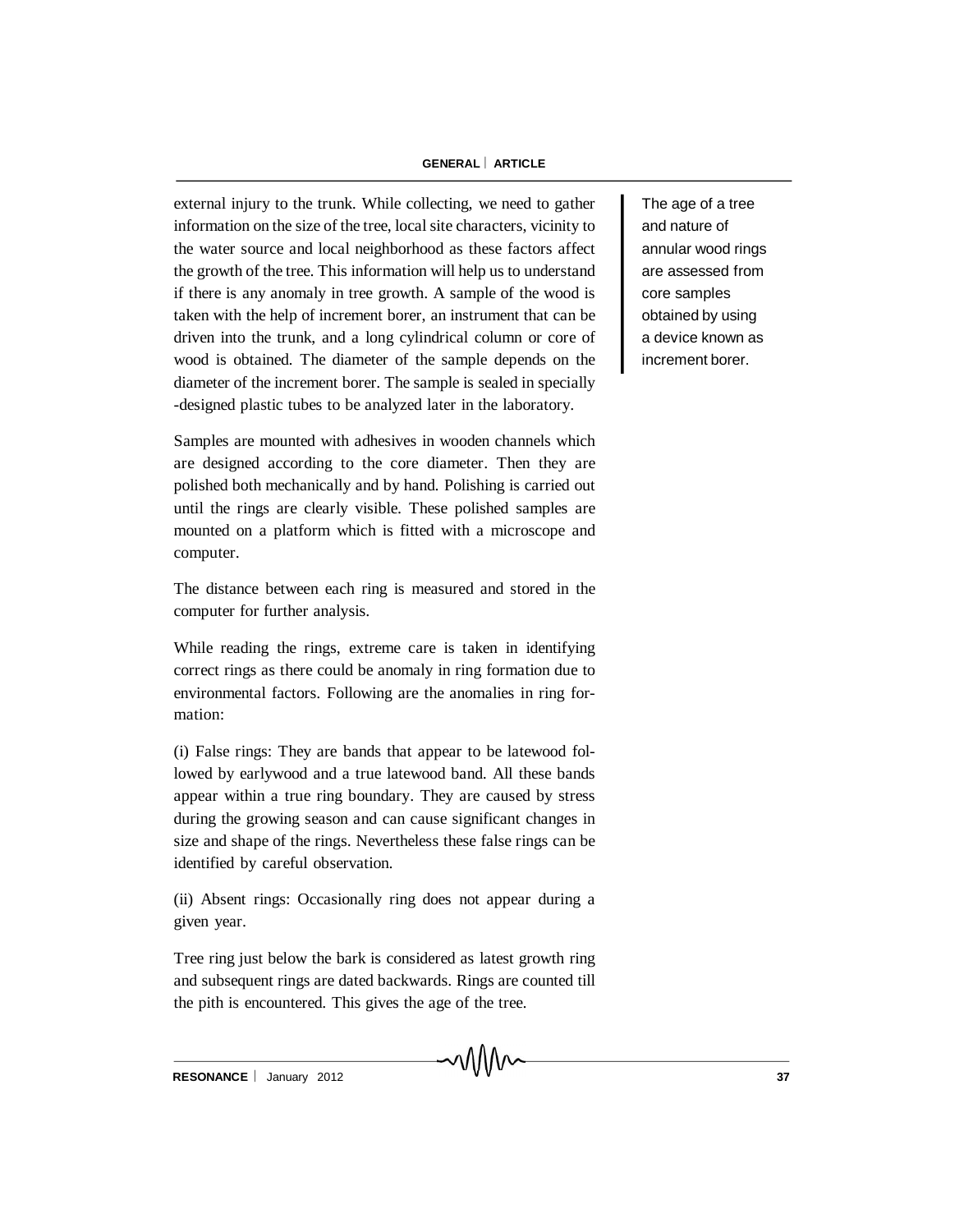## **Box 2. Lack of Visible Rings in Tropical Trees**

Many tropical trees have no distinctly visible annual growth rings. Species such as *Tectona grandis* and *Cedrela toona* produce growth rings in tropics. The difference between wet and dry seasons for most of the species is too subtle to make noticeable differences in the cell size and density between wet and dry seasonal growth. Hence they have no rings or have 'invisible rings'. Efforts are being made to study many tropical species that have invisible rings by using differential levels of calcium deposition during wet and dry season. X-ray beams are being used to study the differences between wet and dry season deposition of calcium which compares favorably with carbon isotope measurements.

<sup>9</sup> Old record that can be used to reconstruct past events.

Wood rings are distinctly seen in conifers that grow in temperate and sub-tropical regions, where growth is distinct as per the season. Many tropical trees do not produce distinct rings as tropics lack extreme seasonality in climate. But there are tropical species such as teak (*Tectona grandis*) which show annual rings. Attempts are being made to look for another species that has distinct rings and can be used in climate reconstruction. However, presently teak is the one which is used in dendro-climatic studies.

#### **Climate Reconstruction**

√∖∖∖∖∧∼

One of the important applications of dendrochronological research is to reconstruct past climate. Since climate models are inconsistent in predicting the rainfall pattern in tropics, paleoproxy<sup>9</sup> perspective such as wood is very important. The annular growth rings produced by both gymnosperms (conifers) and angiosperms such as teak are used to reconstruct past rainfall and temperature trends. The width of growth rings can serve as natural records of climate. Besides the ring width, climatic condition at the time of ring formation can influence cell size, cell-wall thickness and the corresponding density of the woody tissue in the ring. Further, cells may have been destroyed or distorted by extreme events such as frost, extensive fire and floods. These events leave a signature in the wood and capturing these events also helps in reconstruction of time series. In tropical climates where there is no strong diurnal variation in the temperature, rainfall could be the limiting factor for growth and hence it would be an obvious choice to study the relationship between variability

The width and nature of annular growth rings serve as natural records of the past climate and forest fire history. The cell size of xylary elements as well as the density of wood also provide information on the event that help in the reconstruction of chronology.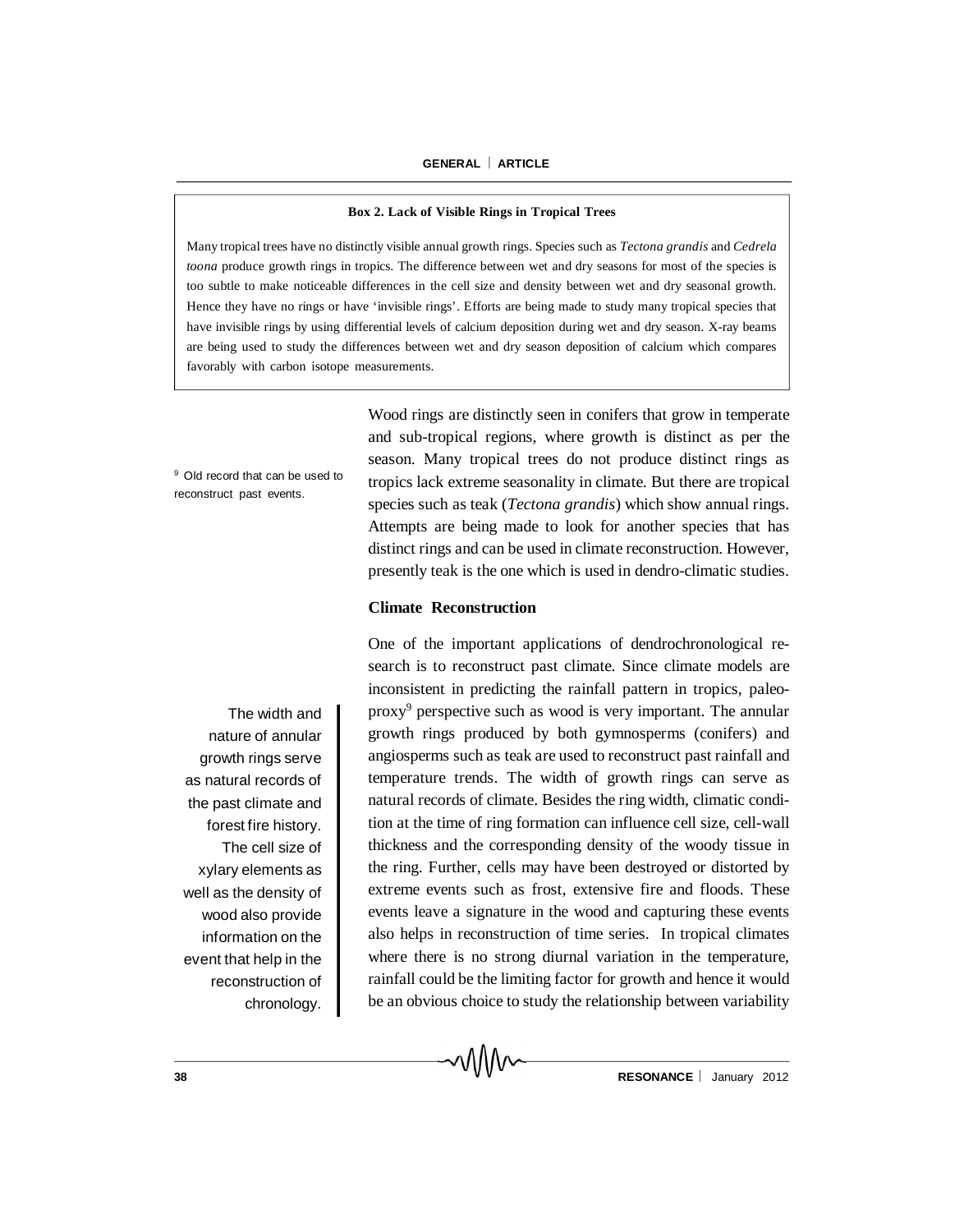#### **Box 3. Principles in Dendrochronology**

- 1. The uniformitarian principle which states that the physical and biological processes that link current environmental processes with current patterns of tree growth must have been in operation in the past.
- 2. The principle of limiting factors states that the rate of plant process constrained by the primary environmental variable that is most limiting. For example rainfall could be a limiting factor for growth in arid and semi-arid areas.
- 3. The principle of aggregate tree growth states that any growth series can be decomposed into an aggregate of environmental factors that influence the tree growth over time. Tree growth is the aggregate of the following factors: i) Age-related growth processes due to normal physiological state; ii) Climate of that year; iii) Occurrence of disturbance within the stand; iv) Occurrence of disturbance in the surroundings (outside); v) Random process not accounted by the above processes.
- 4. The principle of ecological amplitude states that species may occur and reproduce over a wide range of habitats.
- 5. The principle of site selection states that a dendrochronologist must select a site based on criteria that produces growth rings sensitive to environmental variable being examined.
- 6. The principle of cross dating states that matching patterns of tree rings or other ring patterns across several ring series allow identification of the exact year in which each tree ring was formed. This is an important principle in dendrochronology.
- 7. The principle of replication states that the environmental signal can be maximized by sampling more trees and cores per trees and amount of noise can be minimized.

in rainfall and growth. However in temperate regions, temperature seasonality influences tree growth. The successful recovery of information on climate from the tree rings is just not counting rings but involves application of dendrochronological principles (See *Box* 3). It is known that there is a differential activity of cambium tissue along the length of the tree and these changes are associated with age and stem height. Generally the year-to-year variations in ring width are more closely associated with macroclimatic variation than the ring width changes in the upper regions of the stem which are more influenced by the microenvironment of the individual branches.

It is necessary to make an appropriate choice of site based on the parameter that is to be reconstructed. Appropriate selection of trees from limiting sites maximizes ring-width variability (or the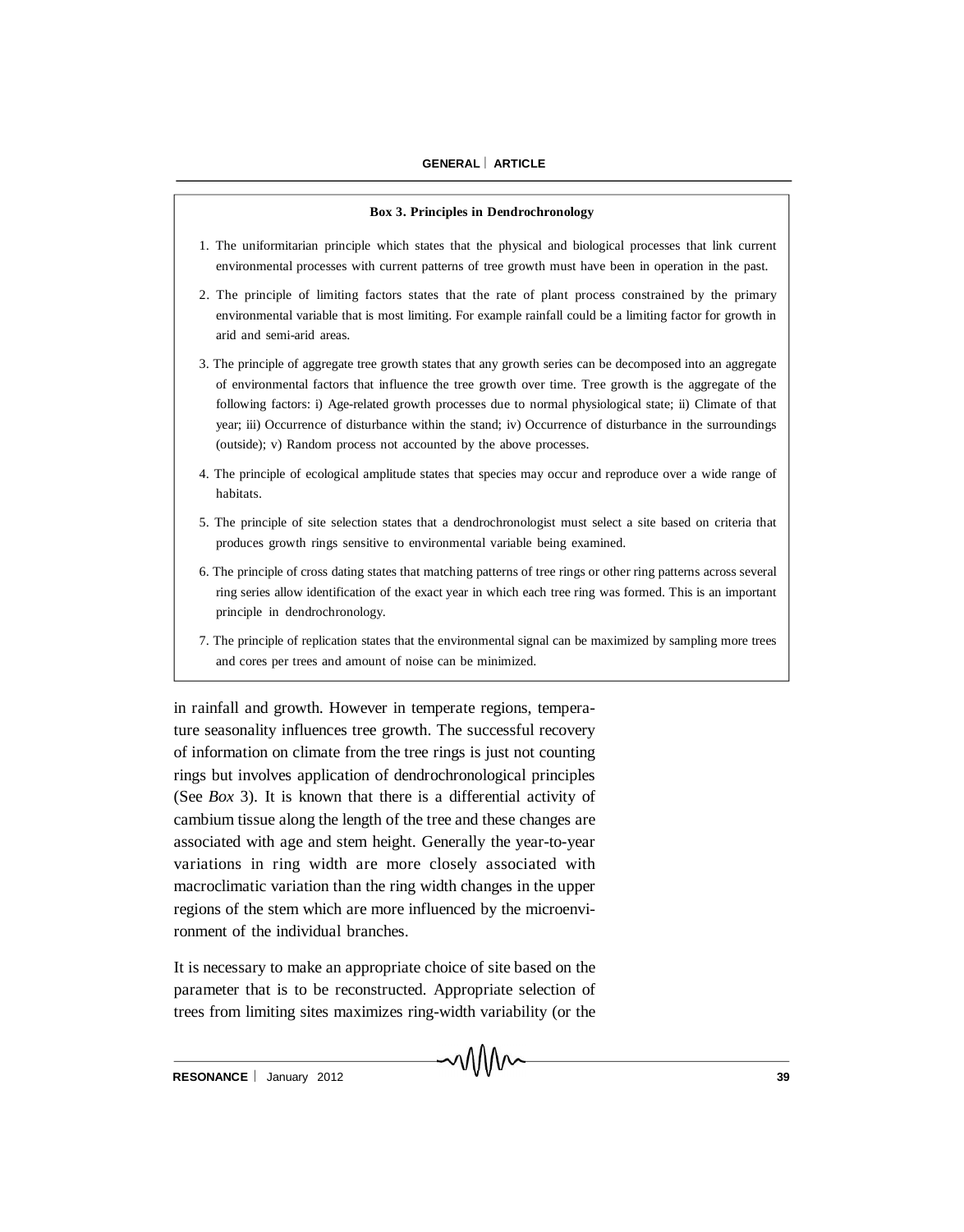signal representing the climatic input) and minimizes the ringwidth variation that may be arising from non-climatic factors (or the noise). It is useful to obtain more samples for a given area to analyze the signal and noise in the data. Such data provides an objective means of evaluating the quality of ring-width record and helps in better reconstruction of climate. The amount of signal and noise in a given sample can be assessed by the analysis of variance and other statistical procedures including regression and time-lag correlations. The variability in the ring width is one of the best indicators of climatic stress. This variability is called 'sensitivity' by dendrochronologists.

There is a standard set of programs available for free download from the Tree-Ring Research Laboratory, University of Arizona that are employed in tree-ring analysis. Ring-width measurements are corrected by the computer program COFECHA<sup>10</sup> which yields master correlation and inter-core correlation. Data with high inter-core correlation is good for detecting climate trends. COFECHA is run using both raw ring-width measurements and transformed measurements. Correlations with transformed ring measurements are considered to be standard. Another standard practice to determine the chronology is the skeletal plot method. In this method ring widths are represented graphically for each core sample and a common trend among the cores such as narrow rings is used to fix the calendar date of each ring. Corrected ring widths are standardized by using another computer program ARSTAN<sup>11</sup> which removes growth trends related to age and stand  $d$ ynamics<sup>12</sup> while retaining the maximum common signal to form tree-ring indices. Tree-ring chronologies with high mean sensitivity, low autocorrelation, high signal to noise ratio and high correlation between and within trees are suitable for climate reconstruction. These ring-width chronology statistics such as mean sensitivity, common variance, expressed population signal and signal-to noise ratio indicate a strong environmental influence on the growth of a tree. PDSI (Palmer's Drought Sensitivity Index) which is a proxy for soil moisture and stream flow is also used in the analysis to reconstruct climate. This index was

MMM



 $11$  It is a computer program that produces chronologies from tree-ring measurements after detrending and standardizing the series and applying a robust estimation of mean value function to remove effects of endogenous stand disturbances. It is used in getting the climate signal that influences the growth. Developed byDr. Edward R Cook at Columbia University.

12 Stand dynamics is explained as the process of mortaility, recruitment and growth of individual in a given patch of forest under consideration.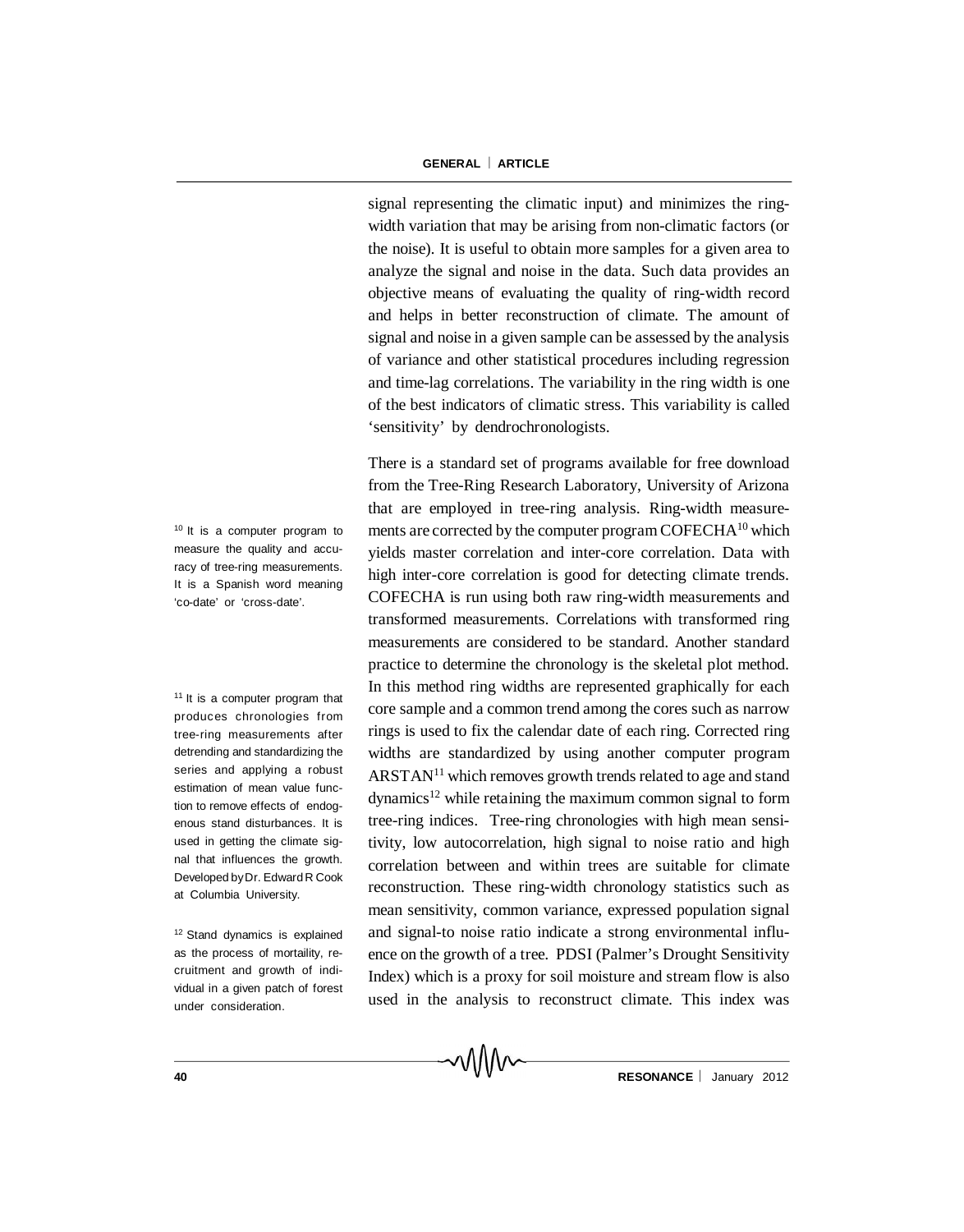developed by Palmer in 1965 and calculated based on rainfall, temperature and local available water content of the soil. Extreme values of the index suggest either drought (extremely dry) or high rainfall (extremely wet) conditions. A quantitative relationship between tree growth and climate is generally built through response function analysis which is a regression analysis available in DPL (Dendro Program Library) of University of Arizona. This analysis is normally performed on both raw ring-widths and transformed ring-width series. Climate variable (temperature, PDSI and precipitation) for different months is used as statistical predictors and ring with variations are the predictands. The sign and magnitude of the coefficients of the regression are interpreted as response of growth to the particular monthly climate. Recently isotopes of carbon and oxygen present in the ring tissue were also used to reconstruct past trends in rainfall and temperature.

The analytical procedures give a scope for looking at influence of climate on growth in different seasons such as pre-monsoon, monsoon and post-monsoon. However, a word of caution here is that growth in plants is not fully influenced by climate. Physiological factors play a significant role. Sometimes climate reconstruction based on tree rings may be difficult because of these endogenous factors [5].

## **Research in India**

The research concerning dendrochronology in India is in its infancy. There are two national institutes, Indian Institute of Tropical Meteorology (IITM), Pune and Birbal Shani Institute of Paleobotany (BSIP), Lucknow which are involved in the research. Most dendrochronology research in India has utilized coniferous trees in Himalayan region or teak and toon trees in tropical climate. Research on tree rings has been initiated at the Indian Institute of Science, Bangalore (*Box* 4). The primary interest in tree rings is to relate variability in growth to annual rainfall and dry season ground fires and also reconstruct rainfall and temperature pattern in recent times over peninsular India. Target species for tree-ring research is *Tectona grandis* which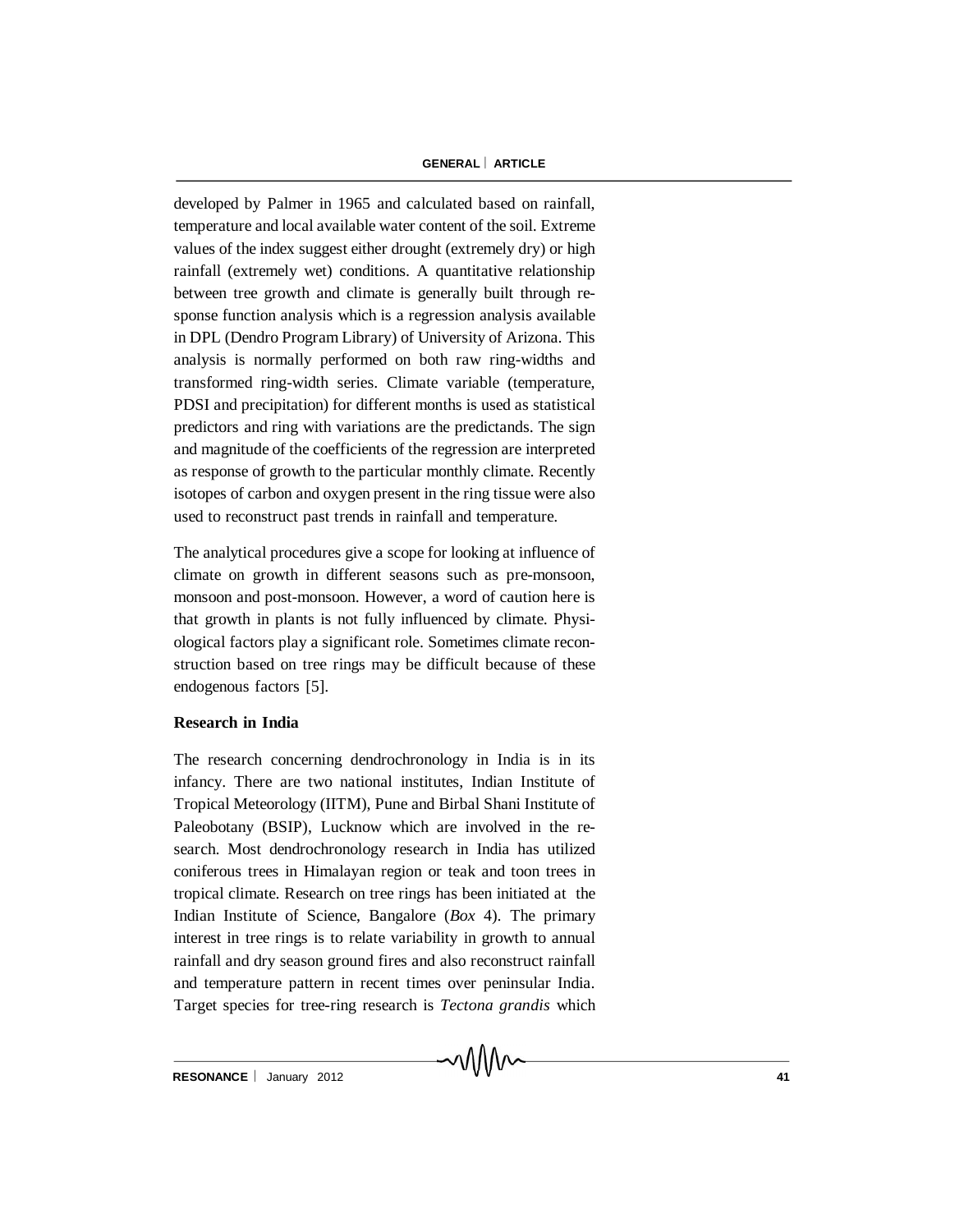#### **Box 4. Work Done with Teak at IISc, Bangalore**

Currently, work is underway to study dendrochronology of teak from the dry forests of Mudumalai. Our main objective is to understand the influence of rainfall on growth of trees. This study would supplement our longterm studies on dynamics of dry forest. Many studies in India and abroad have shown the influence of moisture on growth. We have taken several core samples from teak trees within a 50-hectare permanent forest dynamics plot and surrounding areas in the Kargudi range. We need to take samples from several trees spread across to account for spatial variability as growth is also influenced by site factors along with environmental factors such as rainfall, temperature and sunshine. After obtaining core samples and subjecting them to standard dendrochronological protocols our results can be briefly summarized as follows. Correlations with the master series are low, indicating these core samples may not have strong potential for climate reconstruction. Because Mudumalai has influence of both southwest and northeast monsoon, growth is influenced by both monsoons. Studies have shown that trees in highly seasonal rainfall zones have high climate reconstruction potential. We are also working on the Palmer's drought sensitivity index (PDSI) which is proxy for soil moisture of a given area across months in different years on growth.

We have also made observations on the incidences of past forest fires from these core samples. There are several ways trees manifest the incidences of forest fires. Fire normally affects the cambium resulting in some abnormality or deformity in the stem. These abnormalities depend on the intensity of fire. Our observation on forest fires in Mudumalai suggest that these forests have been subjected to ground fire and never/rarely experience the canopy fire. In the case of Mudumalai trees, fires leave a distinct black circle of carbon deposit at the ring boundary. Counting such circles, we can account for past fire history. Initial results suggest that fire frequency has increased since 1900. We may attribute this to intense management of Mudumalai forests for timber as the demand for timber increased many folds. Also the forest policy of the British was to raise plantations to meet the demand for timber. These results throw light on past events that the forest has experienced and tree response to those events.

> produces annual rings. Attempt is also being made to explore several other species such as *Lagerstroemia microcarpa,* a dominant species in deciduous forests, *Cedrela toona,* a hardwood species that is known to produce rings and *Terminalia bellirica,* which is sensitive to climate. Efforts are also being made to explore several other species that might produce annual rings which are still unknown to the scientific world.

## **Acknowledgements**

MMM

I would like to thank Center for Tropical Forest Science (CTFS), Smithsonian Institution for providing funds through their small grants program to conduct dendroecological research in